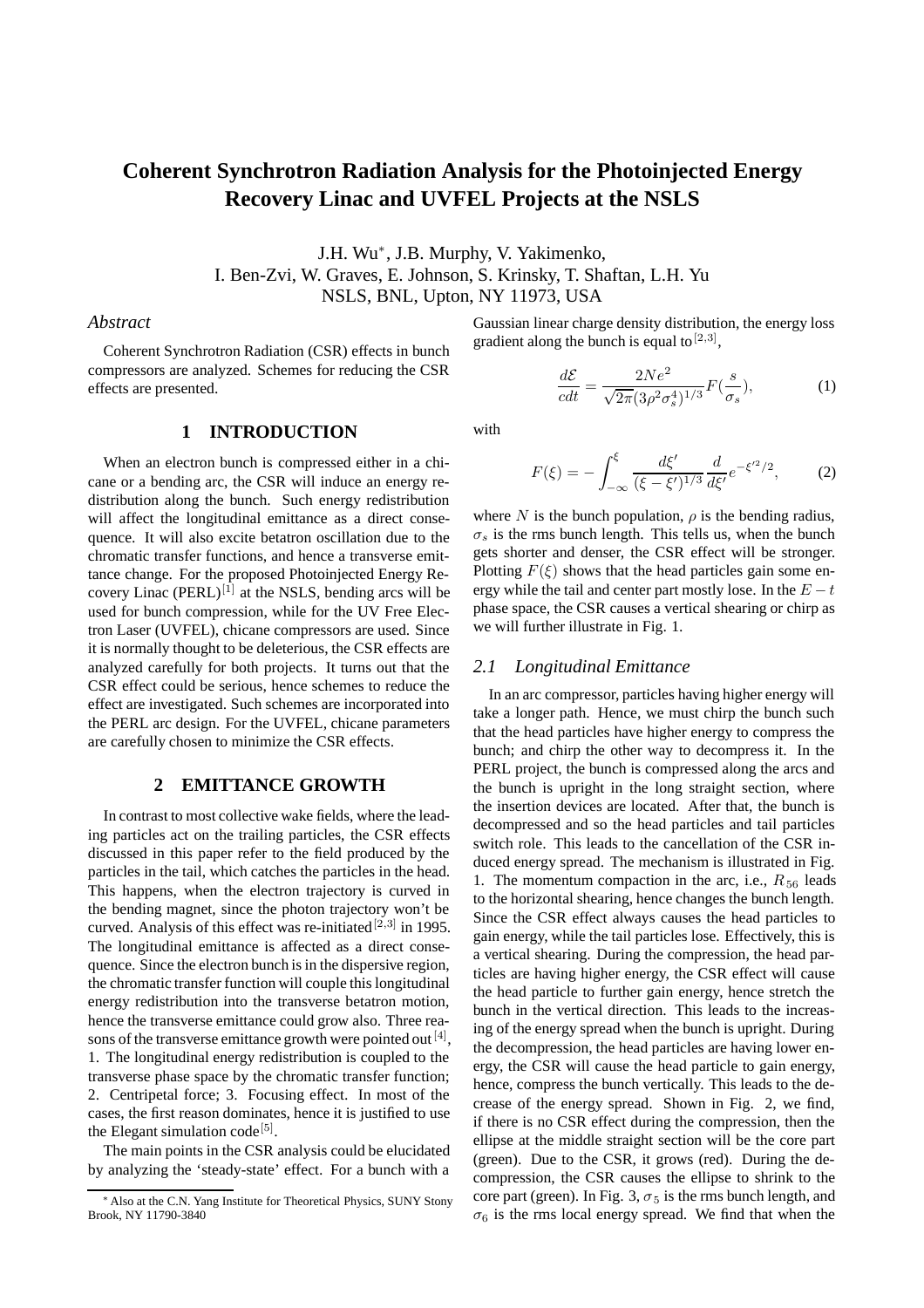bunch is being compressed, the head particles have higher energy, the energy spread keeps growing due to the CSR vertical stretching, and reaches the peak value at the middle straight section. Then during the decompression, the head particles now have lower energy, the energy spread is effectively reduced due to the CSR effect. In our PERL case, when the bunch entered the compression part of the arc, the local energy spread was  $4.66 \times 10^{-4}$ . When it comes to the middle straight section, the local energy spread grows to be  $5.32 \times 10^{-4}$ . After the decompression, the local energy spread reduces to be  $4.76 \times 10^{-4}$ . This CSR induced energy spread cancellation mechanism ensures the energy recovery.



Figure 1: Longitudinal emittance cancellation mechanism.



Figure 2: The variation of the bunch length and the energy spread.

The  $R_{56}$  in a chicane compressor, has an opposite sign to that in the arc compressor. During the compression, we need to chirp the bunch so that the head particles have lower energy, and the tail particles have higher energy. Due to the CSR effect, the head particles will gain energy, hence the bunch gets compressed also in the vertical direction, therefore, a smaller energy spread.

# *2.2 Transverse Emittance*

In the dispersion region, the chromatic transfer function introduces correlations between the transverse phase space and the CSR induced energy spread. The full emittance dilution for the coherent process could be written as  $[6]$ 

$$
\epsilon^2 \approx \epsilon_0^2 + \epsilon_0 \frac{1}{\beta} \left[ \left\langle \Delta x^2 \right\rangle + \left( \alpha \left\langle \Delta x^2 \right\rangle^{\frac{1}{2}} + \beta \left\langle \Delta x^2 \right\rangle^{\frac{1}{2}} \right)^2 \right],\tag{3}
$$

with

$$
\langle \Delta x^2 \rangle = \left( \int R_{16}(s) \frac{d\sigma_\delta}{ds} ds \right)^2, \tag{4}
$$

and

$$
\langle \Delta x'^2 \rangle = \left( \int R_{26}(s) \frac{d\sigma_{\delta}}{ds} ds \right)^2. \tag{5}
$$

 $\sigma_{\delta}$  is the relative energy spread,  $\epsilon_0$  is the initial emittance,  $\alpha$  and  $\beta$  are the Twiss parameters at the end of the beam line. If the bunch length is constant, then the CSR induced  $\frac{d\sigma_{\delta}}{ds}$  is constant. Hence  $\frac{d\sigma_{\delta}}{ds}$  could be factored out from the integration. Therefore, if the lattice is designed such that  $\int R_{16}(s)ds = 0$  and  $\int R_{26}(s)ds = 0$ , then no net emittance growth is expected, even though it may oscillate.

In a bunch compressor, either an Arc or a Chicane, the bunch length is no longer a constant, hence,  $\frac{d\sigma_{\delta}}{ds}$  is no longer a constant. So, along the beam line, the CSR kicks will have different strength. The CSR kick originated at location  $x$  will cause the electron to follow a betatron oscillation in the downstream beam line. Hence, the transverse emittance is modified. In periodic structure, we then could adjust the lattice design such that there will be a halfinteger phase advance<sup>[7]</sup> between two identical cells, therefore, two CSR kicks will be  $180^{\circ}$  out of phase, and this leads to the cancellation.

In Fig. 3, we demonstrate an ideal case. The particle was initially following the solid line, due to the CSR, it is kicked to the dashed line. After it traverses a cell, it meets a second kick with the same strength. If these two kicks are  $(2n+1)\pi$  in betatron phase away from each other. The second kick will bring the particle from the dashed line back to the solid line. So, the CSR induced kicks cancel with each other pair-wise. In the real case, the two kicks do not have the same strength, but as long as there is a halfinteger phase advance between them, they are  $180^{\circ}$  out of phase, hence they cancel partially.

#### **3 PERL ARC COMPRESSOR**

In the PERL project, we use two arcs as bunch compressors $[8]$ . In our design, the beam initial parameters are:  $\sigma_t = 3 ps, \epsilon_n = 0.5 \pi mm - mrad, \frac{\sigma_{\gamma}}{\gamma} \approx 9.3 \times 10^{-4}$ at  $E = 25 \, MeV$ , and  $Q_0 = 0.15 \, nC$ . The bunch is chirped during the acceleration to  $300 \, MeV$ , then it enters the small arc, where the bunch is compressed to  $\sigma_t = 0.4 \text{ ps}$ . Since the bunch is relatively long in this compressor, the CSR effect is not significant. The transverse emittance grows 7%, and  $\frac{\sigma_{\gamma}}{\gamma}$  grows 3%. The beam is further accelerated to  $3 \text{ GeV}$ , and then enters the big arc. For the first 90 degree, the net  $R_{56} = 0$ , hence, there is no compression. In the remaining 90 degree, the bunch is compressed